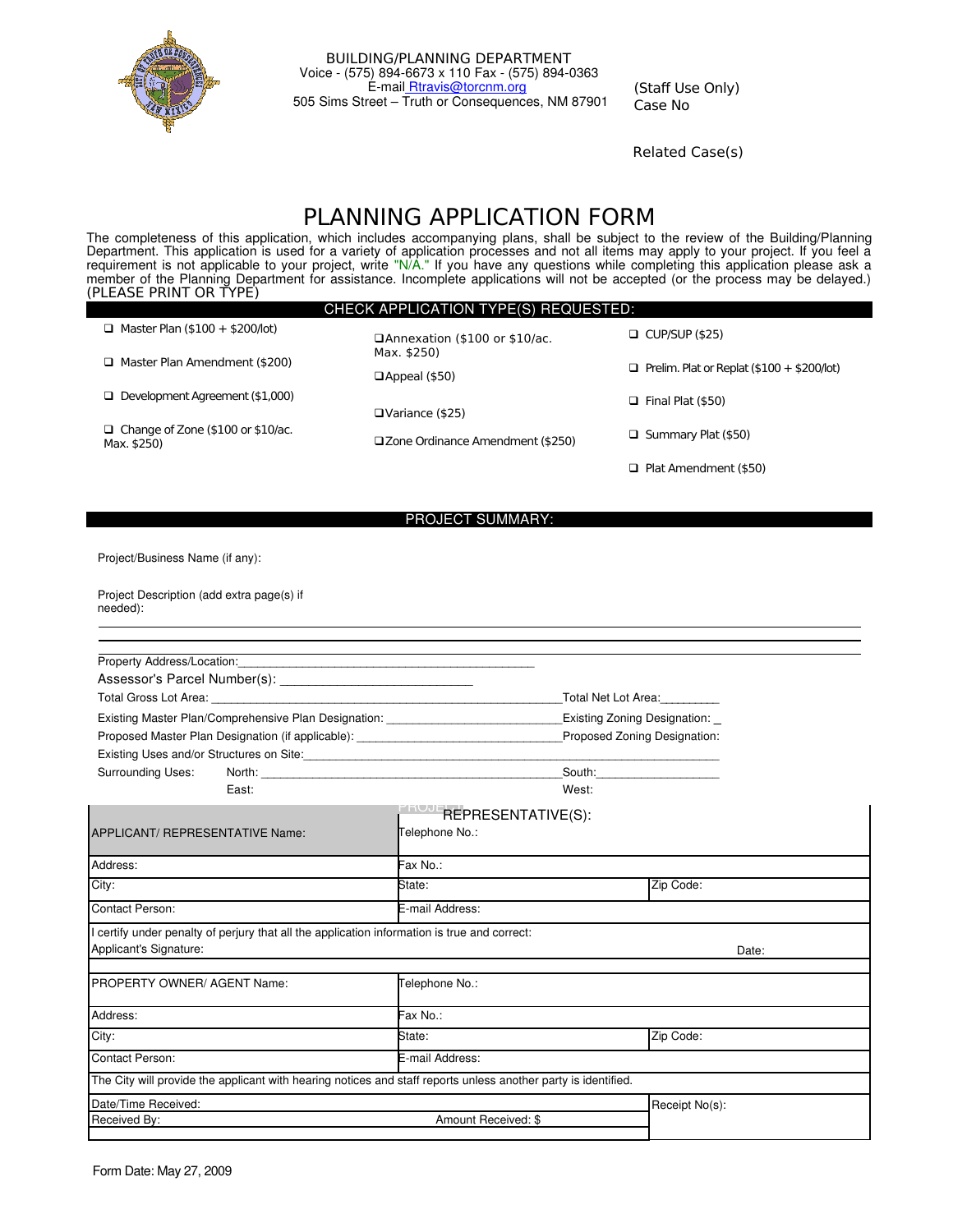## PLANNING APPLICATION FORM -page 2

|                                                          | am the owner of the property described in this application and hereby authorize                                                  |
|----------------------------------------------------------|----------------------------------------------------------------------------------------------------------------------------------|
| <b>Print Name</b><br>Name of applicant or representative | to act on my behalf on matters pertaining to this application.                                                                   |
| Property Owner's Signature:                              | Date:                                                                                                                            |
|                                                          | Note: If more than one owner, a separate page must be attached listing the names and addresses of all persons (if a corporation, |

list officers, and principals) having interest in the property ownership.

|                 | Telephone No.: \\cdot \\cdot \\cdot \\cdot \\cdot \\cdot \\cdot \\cdot \\cdot \\cdot \\cdot \\cdot \\cdot \\cdot \\cdot \\cdot \\cdot \\cdot \\cdot \\cdot \\cdot \\cdot \\cdot \\cdot \\cdot \\cdot \\cdot \\cdot \\cdot \\cd |           |
|-----------------|--------------------------------------------------------------------------------------------------------------------------------------------------------------------------------------------------------------------------------|-----------|
|                 |                                                                                                                                                                                                                                |           |
|                 | State: ______                                                                                                                                                                                                                  | Zip Code: |
| Contact Person: | E-mail Address:                                                                                                                                                                                                                |           |
|                 | Telephone No.: Victorian Contractor                                                                                                                                                                                            |           |
|                 | Fax No.:______________________                                                                                                                                                                                                 |           |
|                 | State:                                                                                                                                                                                                                         | Zip Code: |
| Contact Person: | E-mail Address:                                                                                                                                                                                                                |           |
|                 | <b>APPLICANT'S AGREEMENT:</b>                                                                                                                                                                                                  |           |

Processing of this application will not begin unless this application is complete and all signatures are provided: I, the undersigned as project Applicant or Representative of the project Applicant, hereby authorize the City of Truth or Consequences to review the submitted plans and specifications for this Application in accordance with the City of Truth or Consequences Municipal Code.

Applicant(s) acknowledge and agree that by filing this application City staff may enter upon the subject property and make examinations and surveys, provided that the entries, examinations and surveys do not unreasonably interfere with the use of the land by those persons lawfully entitled to the possession thereof. Applicant(s) certify under penalty of perjury that I am the legal owner(s) (all individual owners must sign as they appear on the deed to the land), Corporate Officer(s) empowered to sign for the corporation, Owner's Legal Agent having power of Attorney (a notarized Power of Attorney document must accompany this application), or the owner's authorized representative (include a notarized consent form from the owner).

Applicant(s) acknowledge and agree that I have included all of the required items and understand that missing items may result in delaying the processing of my application.

Applicants) agree to defend, indemnify and hold harmless the City of Truth or Consequences ("City") and its agents, officers, consultants, independent contractors and employees ("City's Agents") from any and all claims, actions or proceedings against the City or the City's Agents to attack, set aside, void, or annul an approval by the City, or the City's Agents concerning the Project (collectively "Claim"). The City shall promptly notify the Applicant of any Claim and the City shall cooperate fully in the defense. If the City fails to promptly notify the Applicant of any Claim or if the City fails to cooperate fully in the defense, the Applicant shall not thereafter be responsible to defend, indemnify, or hold harmless the City. Nothing in this paragraph shall obligate the City to defend any Claim and the City shall not be required to pay or perform any settlement arising from any such Claim not defended by the City, unless the settlement is approved in writing by the City. Nothing contained in this paragraph shall prohibit the City from independently defending any Claim, and if the City does decide to independently defend a Claim, the City shall bear its own attorney's fees, expenses of litigation and costs for that independent defense. The Applicant may agree to reimburse the City for attorney's fees, expenses of litigation and costs for that independent defense. Should the City decide to independently defend any Claim, the Applicant(s) shall not be required to pay or perform any settlement arising from any such Claim unless the settlement is approved by the Applicant.

IT IS SO AGREED:

Applicant's Signature **Date** Date Name of Applicant (Print )